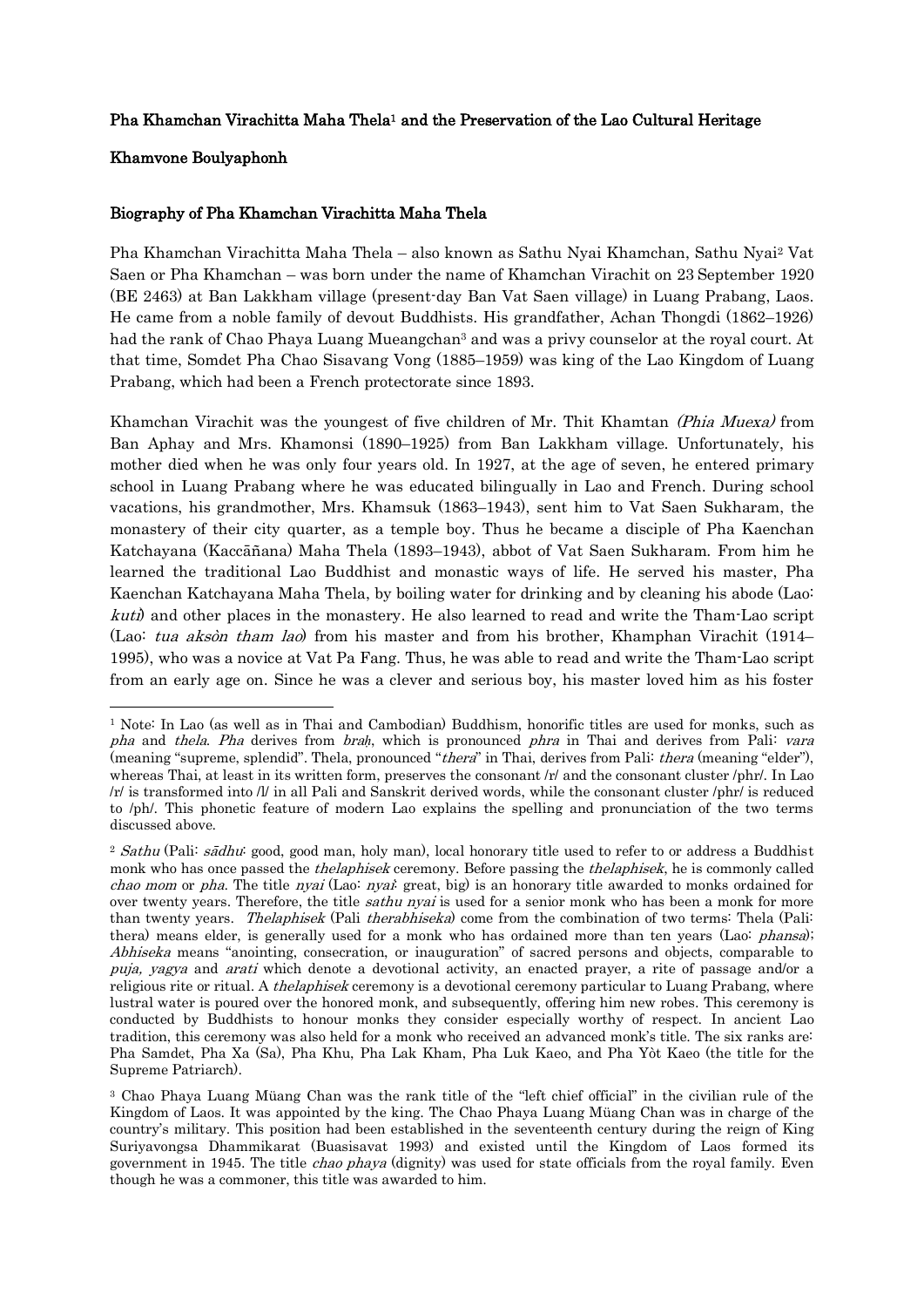child. In 1932, he was ordained as a novice at Vat Saen Sukharam for two and a half months during his school vacations.

In 1934, he was again ordained as a novice at Vat Saen Sukharam in a ceremony presided over by his master, Pha Kaenchan Katchayana Maha Thela. He stayed there for some time and then moved to Vat Pa Fang where his brother was, novice Khamphan. There he studied the Dhamma, i.e., the teachings of the Buddha, and Pali, the sacred language of the Theravada Buddhist canon. In 1936, he was sent to Vat Benchamabòphit in Bangkok, Thailand, to study *pha pariyattitham* (the Buddhist scriptures based on the Dhamma). He finished nak tham tho (the second of three levels of the Dhamma studies) and Pali grammar (the second of nine levels of Pali studies). In 1937, he returned to Luang Prabang where he disrobed to work in his family's business.

According to Lao tradition, a man who has completed the age of twenty should be ordained as a Buddhist monk and stay in the monastery for some time to learn and practice the Buddhist teachings and Lao traditions. Monkhood is believed to be an expression of gratitude to his parents, particularly to the monk's mother who gave birth to him and nourished him. Lao tradition regards a man who was ordained as a monk as a *khon suk* (trained person), while a man who never ordained is referred to as a *khon dip* (untrained person).<sup>4</sup> Khamchan Virachit was ordained as a monk at the age of twenty-one on 9 June 1941 at Vat Saen Sukharam, together with his cousin, Khamphay Buppha (1917–2009), who became a deputy Minister of the Ministry of Foreign Affairs of Lao PDR after the Lao revolution (1975) and held this position until 1982. They were ordained by Somdet Pha Sangkhalat Thammayana (Dhammañana) Maha Thela (Bunthan Bupphalat, 1892–1984), the Supreme Patriarch of Laos, from Vat Mai Suvannaphumaram, who was also his preceptor (Pali: upajjhāya). Khamchan Virachit was bestowed with the Buddhist epithet "*virachitto* (*viracitto*)", which literally means "a person whose mind is full of perseverance and courage". After ordaining he stayed with his master at Vat Saen Sukharam for some time before moving to Vat Pa Fang to join his brother in furthering his studies in the Buddhist discipline, the *sutta*, the *patimokkha*, and the chanting of the Vessantara Jataka.

Initially, he thought that he would live as a monk for just one year, and then disrobe to work in his family's business which was going very well. However, when he studied and practiced the Buddhist teachings and followed his preceptor, the Supreme Patriarch, to practice Vipassana meditation in forest retreats and participated in the Sangha's activities, he abandoned the idea of disrobing. He moved back to Vat Saen Sukharam after his early Buddhist master, Pha Kaenchan Katchayana Maha Thela, had passed away in 1943 and was appointed as abbot of Vat Saen Sukharam in 1949. In 1954, he was appointed as ecclesiastical provincial head of Luang Prabang by King Sisavang Vong. Thereafter, he played a key role in the Sangha administration of Luang Prabang by re-establishing the monastic routines (Pali: kiccavata) which the monks and novices must follow, and by developing the Buddhist education of the province by setting up Pali schools in the remote rural districts surrounding Luang Prabang, such as Müang Xiang Ngoen, Müang Nan, Müang Hun and Müang Xay (Udomxay). He participated in the proceedings of the second session of the Chaṭṭha Saṅgāyana (the Sixth Great Buddhist Council) and the Third Conference of the World Fellowship of Buddhists and in Rangoon, Burma, in 1954, and the celebrations of the 2500th anniversary of Buddhism in Sri Lanka in 1956. As head of the Sangha of Luang Prabang province, in 1957, he was strongly involved in the publication of parts of the Pali canon (Tipitaka) in the Lao variant of the Dhamma script (Tham-Lao). In 1959, he received the honorary title "Pha

-

<sup>&</sup>lt;sup>4</sup> Khon: man, person; dip: raw; and suk: ripe. Khon suk stands for a man who is trained in Buddhist teachings and learned monastic Lao traditions. It is believed that a khon suk can distinguish between good and bad. He is said to be docile and is compared to a piece of clay which can be molded into any form.